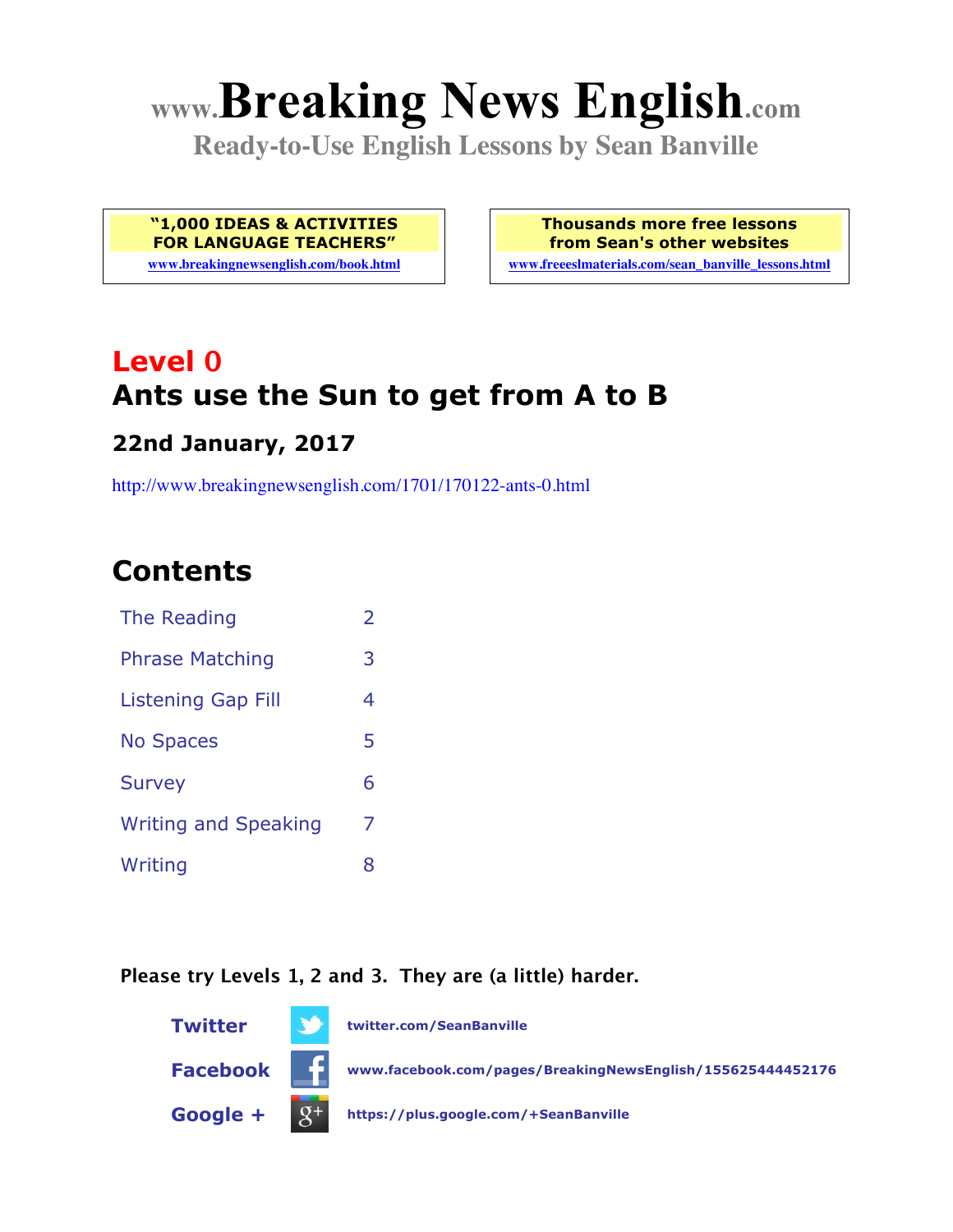# **THE READING**

From http://www.breakingnewsenglish.com/1701/170122-ants-0.html

Ants are amazing insects. We do not know many things about them. Scientists just found that ants use the Sun to get from A to B, and not get lost. They are like self-driving cars. They can always walk in a straight line. The BBC said it is the same as, "trying to find your way home while walking backwards or even spinning round".

The scientists' report is in the journal 'Current Biology'. They said ants could travel far, even when things are in their way or when they carry heavy food. A professor said: "Ants have a…tiny brain…yet they can [move] successfully…[even when] going backwards." She said studying ants will help us to build new robots.

Sources: http://www.**bbc.com**/news/science-environment-38665058 http://www.**popsci.com**/ants-find-way-walk-backwards-navigation http://www.**cell.com**/current-biology/fulltext/S0960-9822(16)31466-X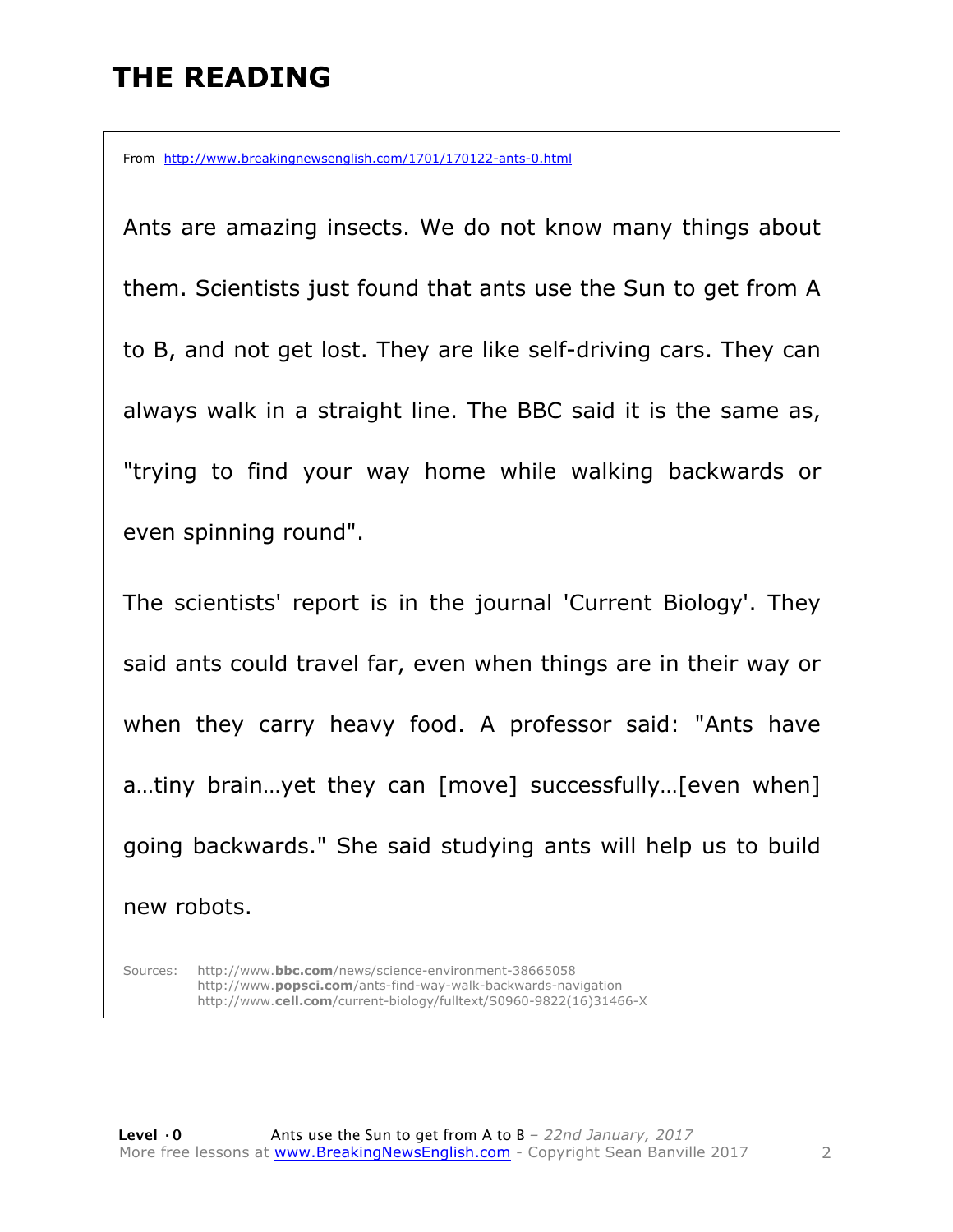# **PHRASE MATCHING**

From http://www.breakingnewsenglish.com/1701/170122-ants-0.html

#### **PARAGRAPH ONE:**

| 1. Ants are amazing        |    | a. your way home     |
|----------------------------|----|----------------------|
| 2. We do not know many     |    | b. driving cars      |
| 3. ants use the Sun to get |    | c. a straight line   |
| 4. They are like self-     |    | d. things about them |
| 5. walk in                 |    | e. backwards         |
| 6. trying to find          | f. | insects              |
| 7. walking                 | g. | round                |
| 8. spinning                |    | h. from A to B       |

#### **PARAGRAPH TWO:**

| 1. The scientists' report is in the journal |    | a. successfully      |
|---------------------------------------------|----|----------------------|
| 2. ants could travel                        |    | b. their way         |
| 3. when things are in                       |    | c. brain             |
| 4. they carry heavy                         |    | d. new robots        |
| 5. Ants have a tiny                         |    | e. 'Current Biology' |
| 6. they can move                            | f. | food                 |
| 7. going                                    |    | g. far               |
| 8. help us to build                         |    | h. backwards         |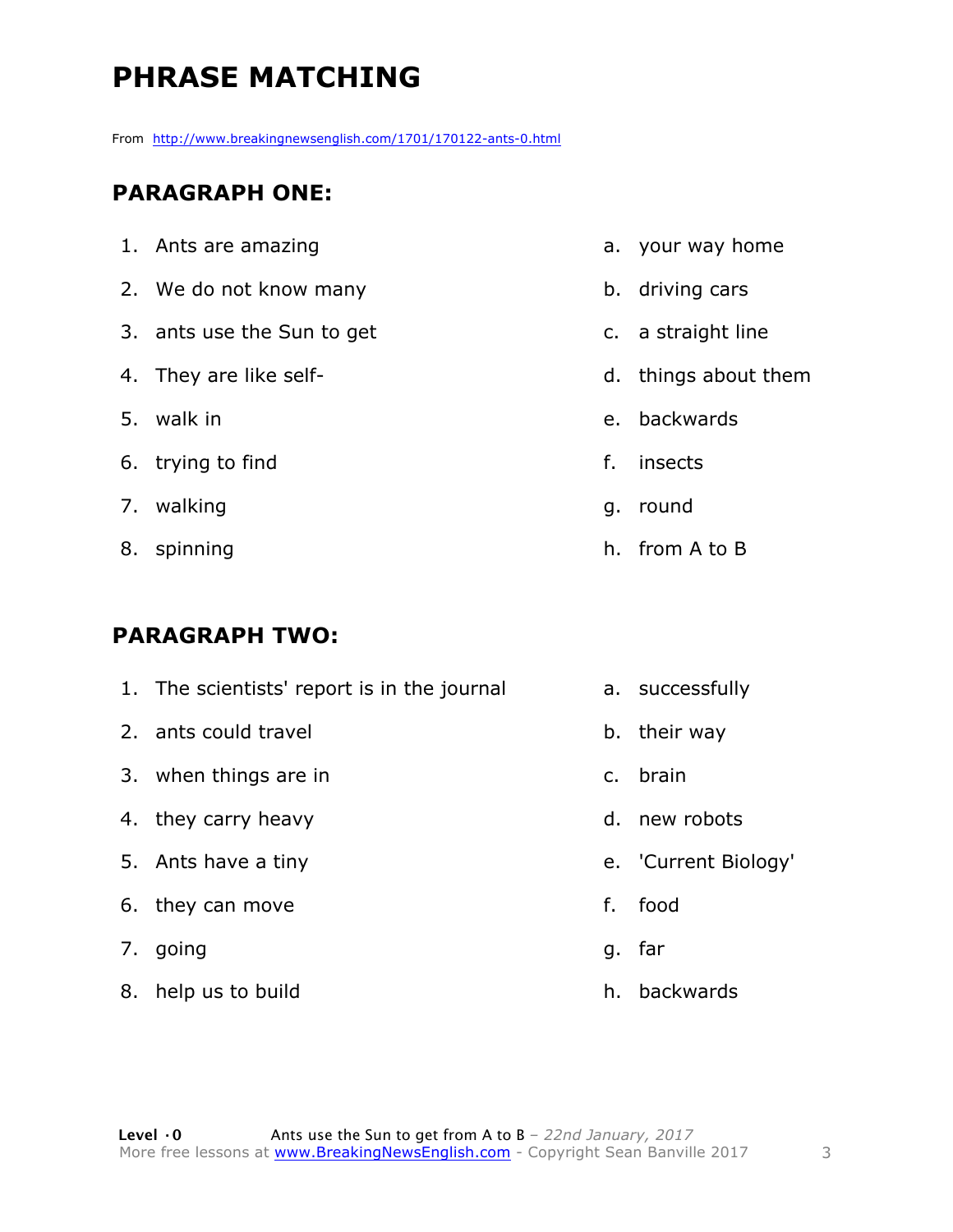## **LISTEN AND FILL IN THE GAPS**

From http://www.breakingnewsenglish.com/1701/170122-ants-0.html

Ants are (1) \_\_\_\_\_\_\_\_\_\_\_\_\_\_\_\_\_\_\_\_\_. We do not know many things about them. Scientists just (2) \_\_\_\_\_\_\_\_\_\_\_\_\_\_\_\_\_\_\_ ants use the Sun (3) \_\_\_\_\_\_\_\_\_\_\_\_\_\_\_\_\_\_\_ A to B, and not get lost. They are like (4) \_\_\_\_\_\_\_\_\_\_\_\_\_\_\_\_\_\_\_\_\_\_. They can always walk in a  $(5)$  \_\_\_\_\_\_\_\_\_\_\_\_\_\_\_\_\_\_\_\_\_\_\_\_\_. The BBC said it is the same as, "trying to find your way home (6) \_\_\_\_\_\_\_\_\_\_\_\_\_\_\_\_\_\_\_ backwards or even spinning round". The scientists' (7) \_\_\_\_\_\_\_\_\_\_\_\_\_\_\_\_\_\_\_ journal 'Current Biology'. They said ants (8) \_\_\_\_\_\_\_\_\_\_\_\_\_\_\_\_\_\_\_\_\_\_, even when things  $(9)$  \_\_\_\_\_\_\_\_\_\_\_\_\_\_\_\_\_\_\_\_\_\_\_\_\_\_ way or when they carry heavy food. A professor said: "Ants (10) brain…yet they can (11) \_\_\_\_\_\_\_\_\_\_\_\_\_\_\_\_\_\_\_ …[even when] going backwards." She said studying ants (12) \_\_\_\_\_\_\_\_\_\_\_\_\_\_\_\_\_\_\_ build new robots.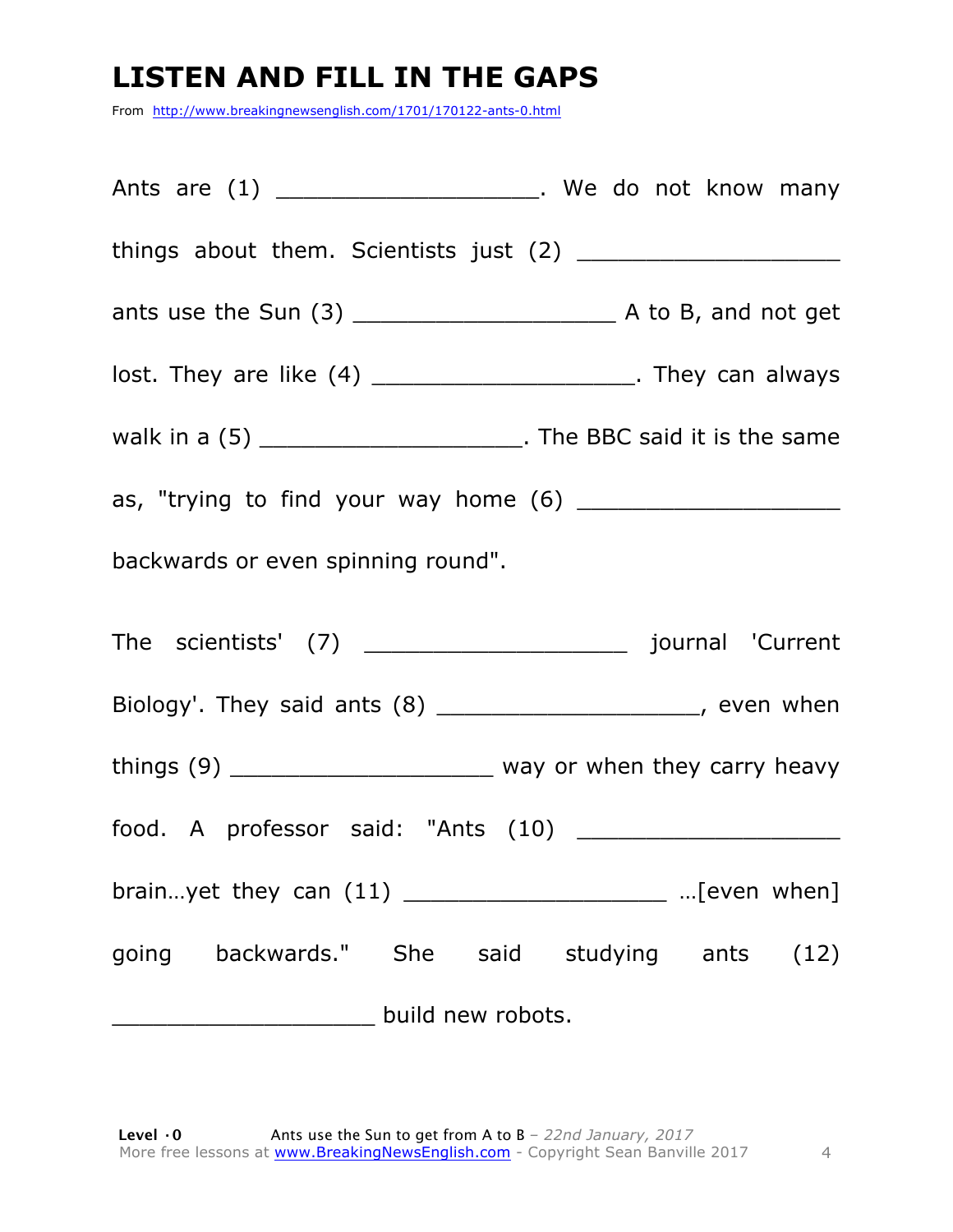# PUT A SLASH ( / ) WHERE THE SPACES ARE

From http://www.breakingnewsenglish.com/1701/170122-ants-0.html

Antsareamazinginsects. Wedonotknowmanythingsaboutthem. Scien

tistsjustfoundthatantsusetheSuntogetfromAtoB, and not getlost. The

yarelikeself-driving cars. They canal ways walkings traightline. The BB

Csaiditisthesameas, "tryingtofindyourwayhomewhilewalkingbackw

ardsorevenspinninground".Thescientists'reportisinthejournal'Curre

ntBiology'.Theysaidantscouldtravelfar, even when things are in their w

ayorwhentheycarryheavyfood.Aprofessorsaid:"Antshavea...tinybra

in...yettheycan[move]successfully...[evenwhen]goingbackwards."S

hesaidstudyingantswillhelpustobuildnewrobots.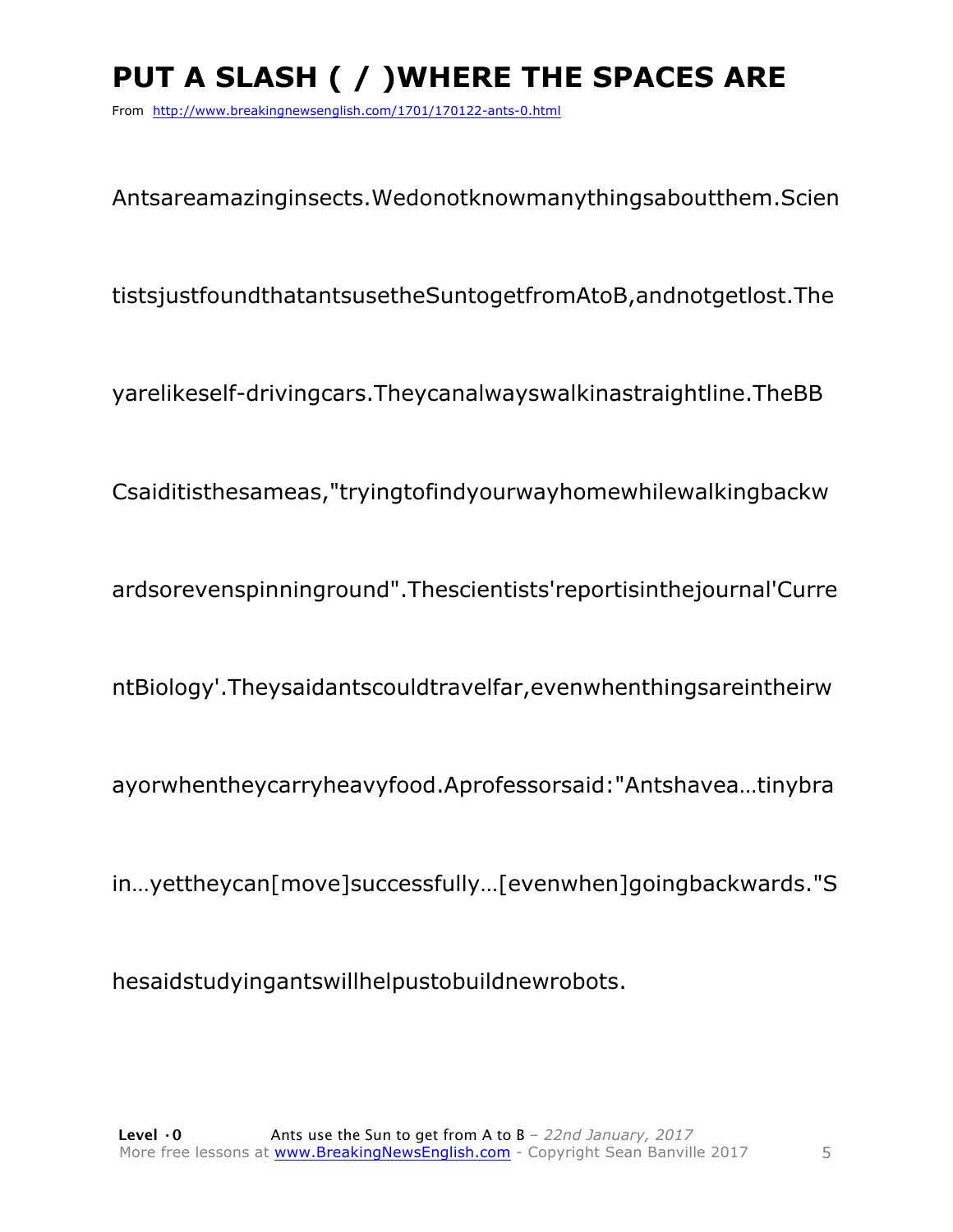# **ANTS SURVEY**

From http://www.breakingnewsenglish.com/1701/170122-ants-4.html

Write five GOOD questions about ants in the table. Do this in pairs. Each student must write the questions on his / her own paper.

When you have finished, interview other students. Write down their answers.

|      | STUDENT 1 | STUDENT 2 | STUDENT 3 |
|------|-----------|-----------|-----------|
| Q.1. |           |           |           |
| Q.2. |           |           |           |
| Q.3. |           |           |           |
| Q.4. |           |           |           |
| Q.5. |           |           |           |

- Now return to your original partner and share and talk about what you found out. Change partners often.
- Make mini-presentations to other groups on your findings.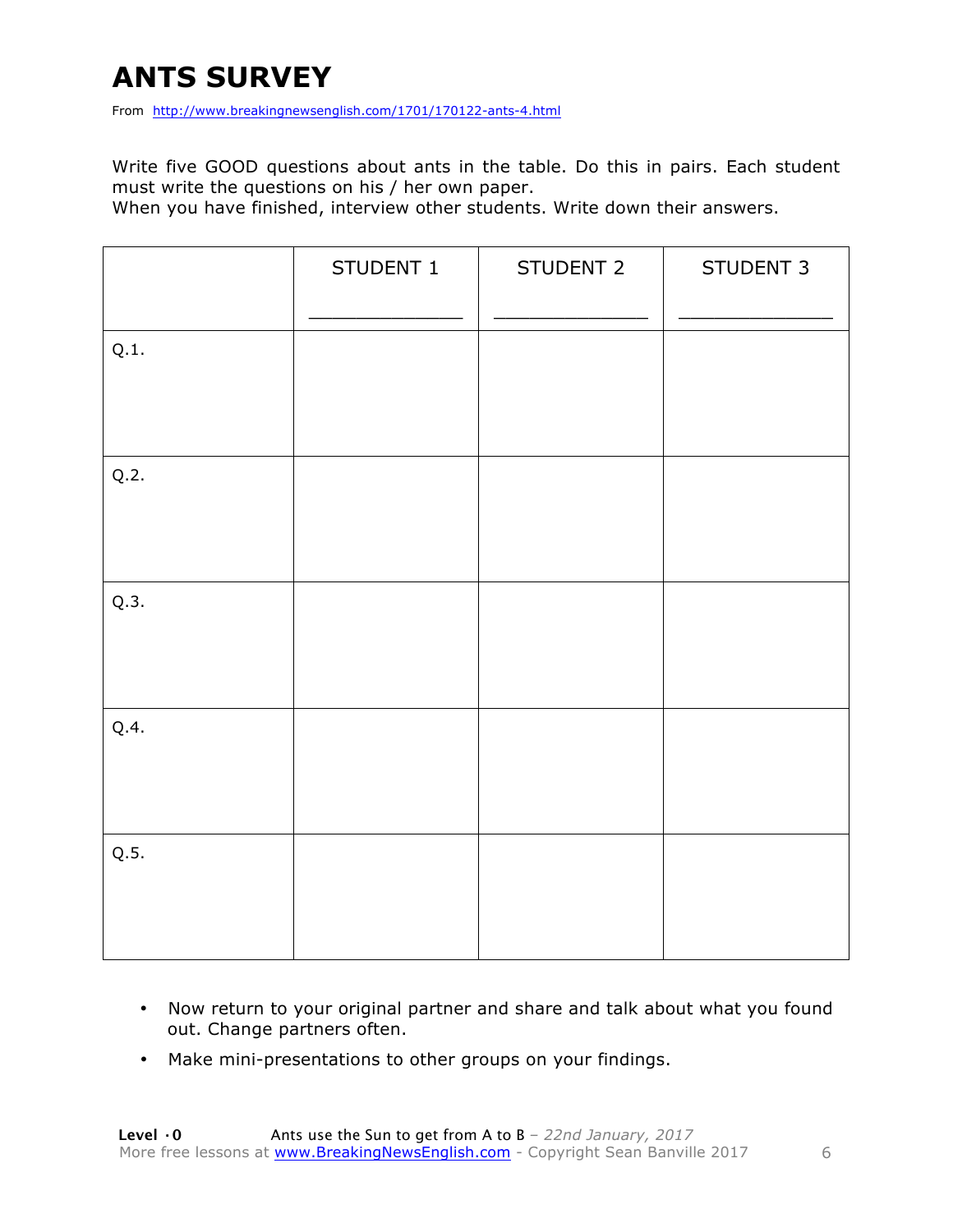## **WRITE QUESTIONS & ASK YOUR PARTNER(S)**

Student A: Do not show these to your speaking partner(s).

| a)            |  |  |
|---------------|--|--|
| b)            |  |  |
| $\mathsf{c})$ |  |  |
| d)            |  |  |
| e)            |  |  |
| f)            |  |  |
|               |  |  |

*Ants use the Sun to get from A to B – 22nd January, 2017* More free lessons at www.BreakingNewsEnglish.com

# **WRITE QUESTIONS & ASK YOUR PARTNER(S)**

-----------------------------------------------------------------------------

Student B: Do not show these to your speaking partner(s).

| a) |  |  |
|----|--|--|
| b) |  |  |
| c) |  |  |
| d) |  |  |
| e) |  |  |
|    |  |  |
| f) |  |  |